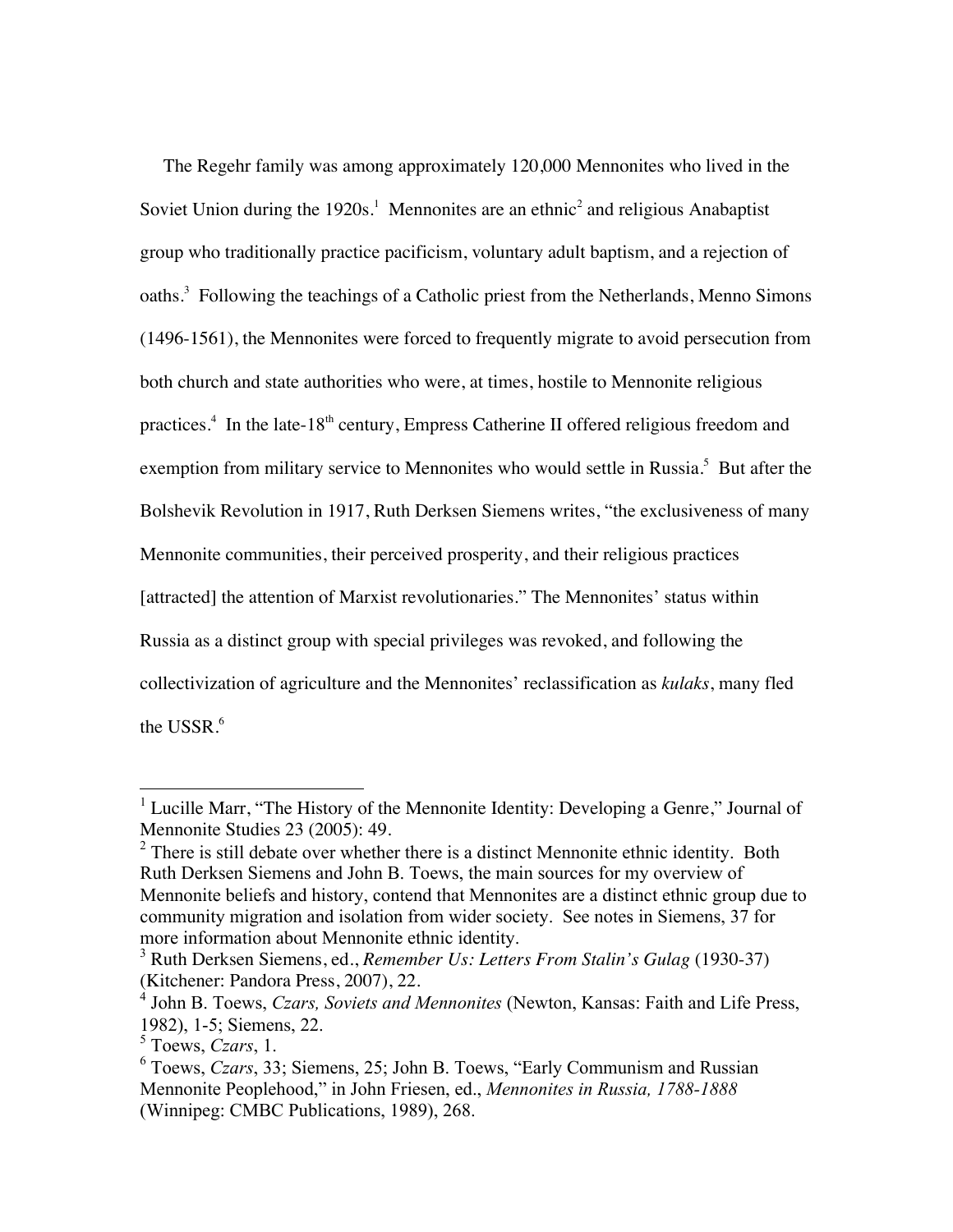Originally from Altonau in the Sagrdowka colony of present-day Ukraine, the Regehr family, consisting of Jasch and Maria and their six children, attempted to flee the Soviet Union in December 1929, hoping to travel by train from Moscow into Latvia.<sup>7</sup> Approximately half of the estimated 10,000 Mennonite refugees who congregated in Moscow by November 1929 escaped to Germany;<sup>8</sup> however, the Regehr family was stopped at a railway station only a few hours after relatives, the Bargen family, managed to escape.<sup>9</sup> The Regehrs missed their opportunity to escape the Soviet Union, perhaps due to a decision to delay their departure by just twelve hours.<sup>10</sup>

 The Regehr family was arrested in June 1931, and transported to the northern Ural Mountains where they were initially held in a work camp in Tarabunka before spending time in Lunowka, Ulaxma, and Polowinka between 1931 and  $1933$ <sup>11</sup>. From these locations, the Regehrs wrote many letters that made their way to the Bargen family, who, after leaving Russia, settled in Carlyle, Saskatchewan.<sup>12</sup> Through these letters, translated and compiled in Ruth Derksen Siemens' *Remember Us*, the Regehrs inform the Bargens about their lives, expressing the pain and suffering that they must endure working lowstatus camp jobs, harvesting lumber, working in mines and agriculture, as well as building rail lines, all while fighting off frostbite and starvation in the Soviet north. In a letter from 10 January 1933, Jasch writes, "if it would be possible to write all our days into a book under one title, it would certainly be called 'Lamentations.'"13 Whether or

 $<sup>7</sup>$  Siemens, 25.</sup>

<sup>8</sup> Toews, *Czars*, 131.

 $<sup>9</sup>$  Siemens, 25.</sup>

 $10$  Siemens, 25.

 $11$  Siemens, 26.

 $12$  Siemens, 29.

 $13$  Siemens, 193.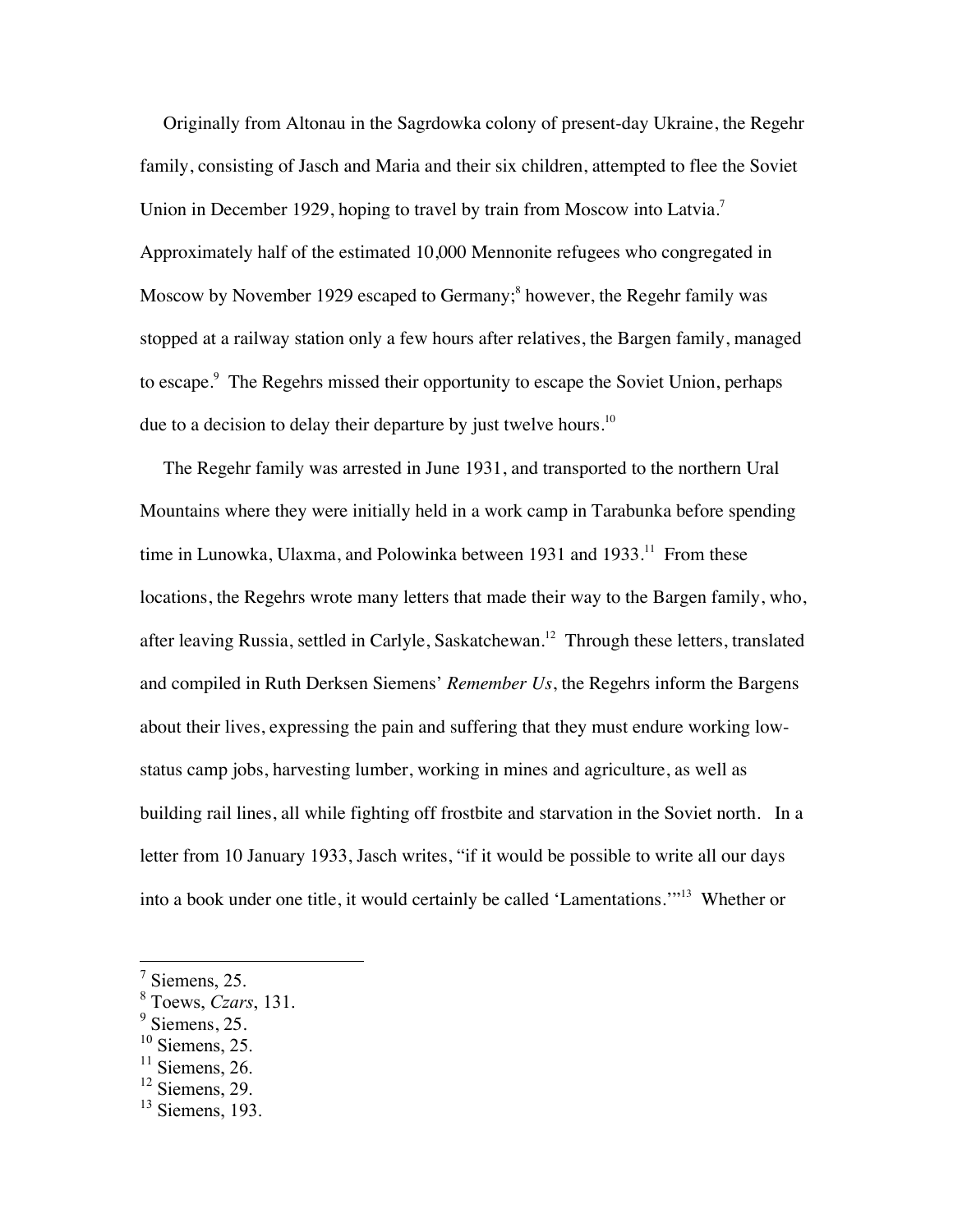not Jasch specifically intended to draw a comparison here between the Regehrs' situation in the Soviet Union and that of the Jewish people following the Babylonian invasion of Jerusalem in the biblical book of Lamentations, the Regehr letters appear to follow much the same structure and function as the laments in the book of Lamentations. This means that, as well as allowing them to express pain and despair, by using a biblical form of lament, the Regehr letters act as a form of dialogue that allows them to address both God and the Mennonite community, calling for and expecting change.<sup>14</sup> It is through these laments that the Regehrs attempt to solicit material support and maintain hope for the future.

 Part of the challenge that the Regehr letters pose is that it is difficult to determine how much of their writing expresses genuine faith in God and concern for the wider Mennonite community in Russia; how much of their writing is a performance designed to encourage charity; and how much these two positions overlap. Because these are letters to another family, they form just one half of a conversation: we do not get more than a suggestion of what the Bargens have to say in reply, which could help clarify how they interpreted the Regehr letters and used them to generate material support for the family. The fact that the Regehr letters were originally written in German Gothic script means that the translations available in *Remember Us* have already gone through a process of interpretation. The translators, Peter and Anne Bargen, relatives of the family that the Regehr letters are addressed to, write in the introduction that they have "tried to be

<sup>&</sup>lt;sup>14</sup> Walter Brueggmann, "Lament as Wake-Up Call (Class Analysis and Historical Possibility)," in Nancy C. Lee, Carleen Mandolfo, eds., *Lamentation in Ancient and Contemporary Cultural Contexts* (Atlanta: Society of Biblical Literature, 2008), 228; Kathleen O'Conner, *Lamentations and the Tears of the World* (Maryknoll, NY: Orbis Books, 2002), 10.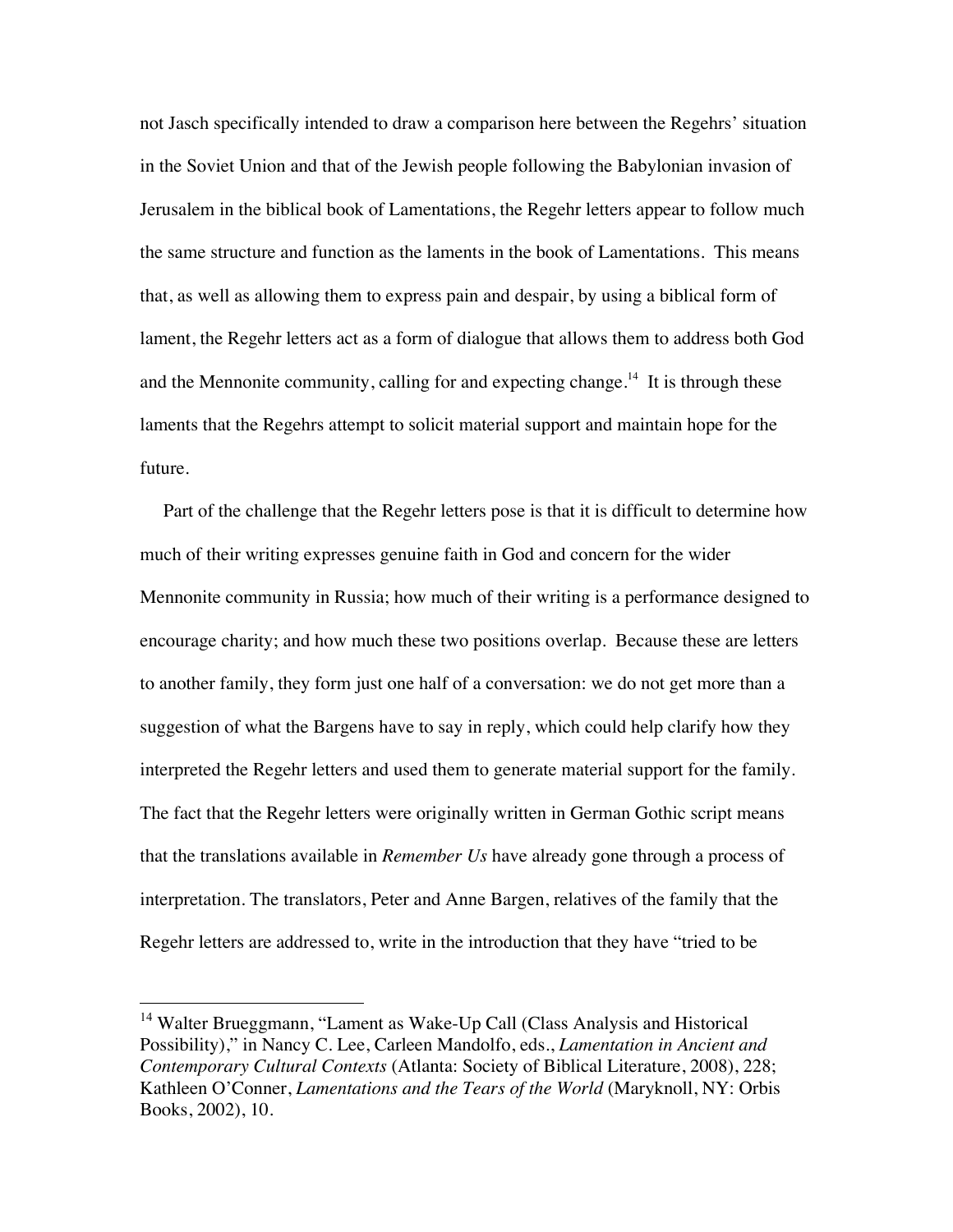faithful to the substance of the letters, and to reflect as accurately as possible the nuances and the emotional tenor of the words."<sup>15</sup> Despite this, Siemens notes the fact that many words and abbreviations in the letters are either unknown or illegible.<sup>16</sup> This means that along with the process of translation that refracts the original meaning of the letters, the meaning of other parts of the letters is irretrievably lost.

 Despite this inability to divine the Regehrs' true thoughts and intentions, the Regehr letters provide an opportunity to look at the way one family within a religious and ethnic minority interpreted and described their Gulag experiences to family and community outside of the Soviet Union using biblical references and typology. Besides soliciting aid, the use of biblical references serves a number of purposes for the Regehrs: they act as points of reference that the Mennonite community will easily understand; they conserve valuable letter space by packing a lot of meaning within short phrases and allusions to biblical books; and they allow the family to say things that, perhaps, otherwise would not get by camp censors. Although, with only one exception, all of the letters from the Regehrs in *Remember Us* are addressed to the Bargen family, there are many references within these letters that suggest that the Bargens were just one of many Mennonite families that the Regehrs wrote to from the Gulags.<sup>17</sup> This suggests that the Regehrs' laments were not just intended to solicit support from their family members outside of the Soviet Union, but to encourage the larger Mennonite community to work to save their brethren suffering in exile in the Soviet Union.

 $15$  Siemens, 31.

 $16$  Siemens, 10.

<sup>17</sup> Siemens, 147, 167, 234, 238.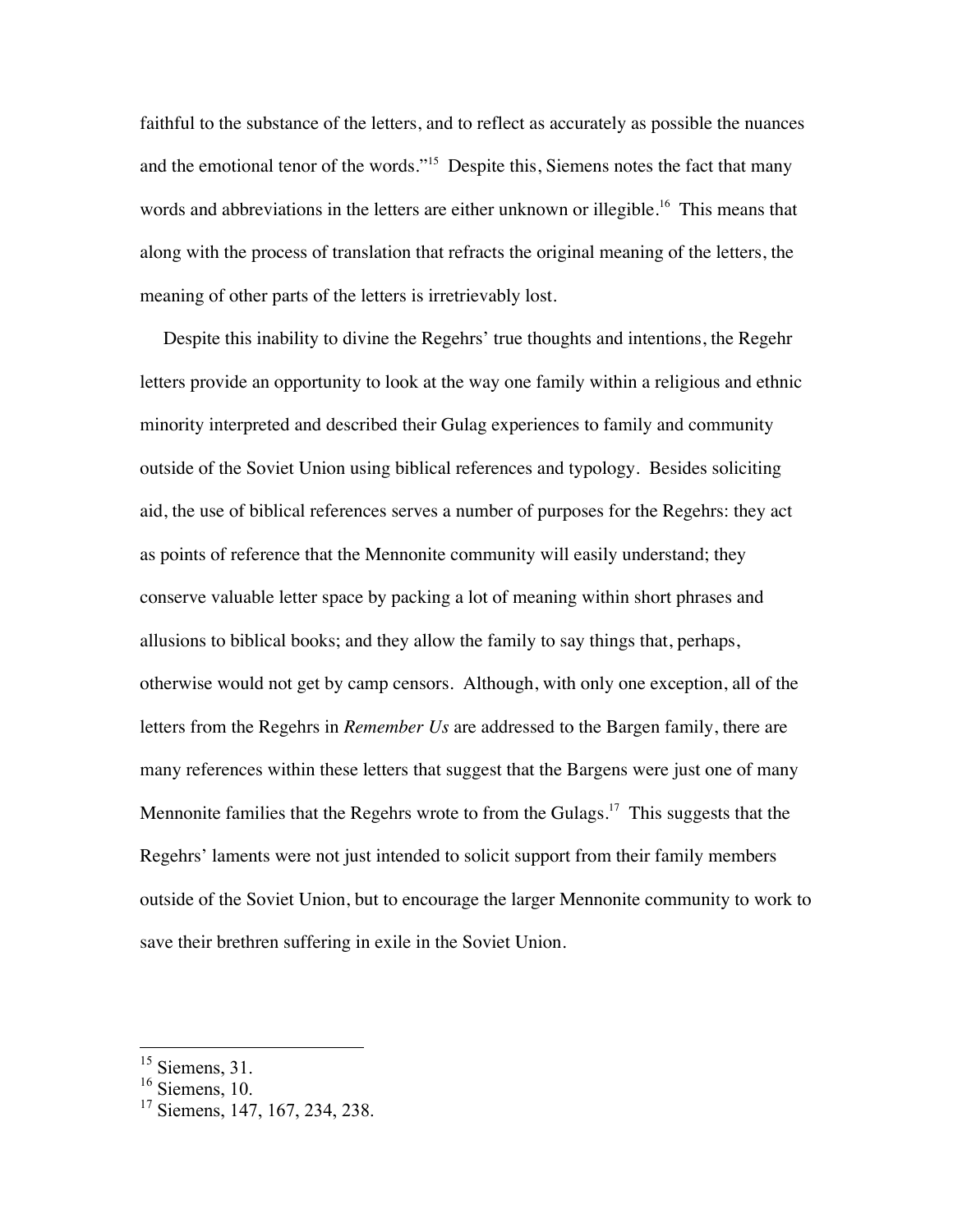By looking at Jasch's 10 January 1933 letter in which he titles the book of their life "Lamentations," it is possible to see one example of how the Regehrs use elements of the biblical lament genre, identified by Kathleen O'Conner, in their letters.<sup>18</sup> Jasch begins by voicing a complaint that his family has been without bread for three days, and that he can look forward to "only hunger and starvation, and again hunger." Yet, perhaps in an effort to reassure himself or the Bargens, he expresses hope and thankfulness because "[God] can feed and care for us here, and has done so until now." From here he moves to petition God and the Bargens for help, stating, "if God wants to sustain us . . . He will do it! And you dear siblings, and others who are our friends, God will reveal it to you: He saves only through people, and their prayers!" Further, Jasch questions what is being done to save the Mennonite community, stating, "we had hoped that our brothers would free us – as a nation. One seems to hear very little of this possibility today." The letter concludes with an explicit request for the Bargens "to look up all [their] friends" to request aid for the Regehrs, and an apology as Jasch begs forgiveness for his "insistence [that the Bargens help], but [he] would rather not starve."<sup>19</sup>

 Jasch's letter does not strictly follow each of the elements of the biblical lament genre, but as O'Conner notes, "few literary forms exist in their pure state. Instead writers choose among traditional elements, amending forms to their purpose."<sup>20</sup> Where the speakers in the book of Lamentations are trying to engage with God, the Regehrs letters are intended to engage with an audience in North America.<sup>21</sup> While Jasch's 10 January 1933 letter does not directly address God, this element of the traditional lament is present

 <sup>18</sup> O'Conner, *Lamentations*, 9-10.

 $19$  Siemens, 193-195.

<sup>20</sup> O'Conner, *Lamentations*, 10.

<sup>21</sup> O'Conner, *Lamentations*, 128.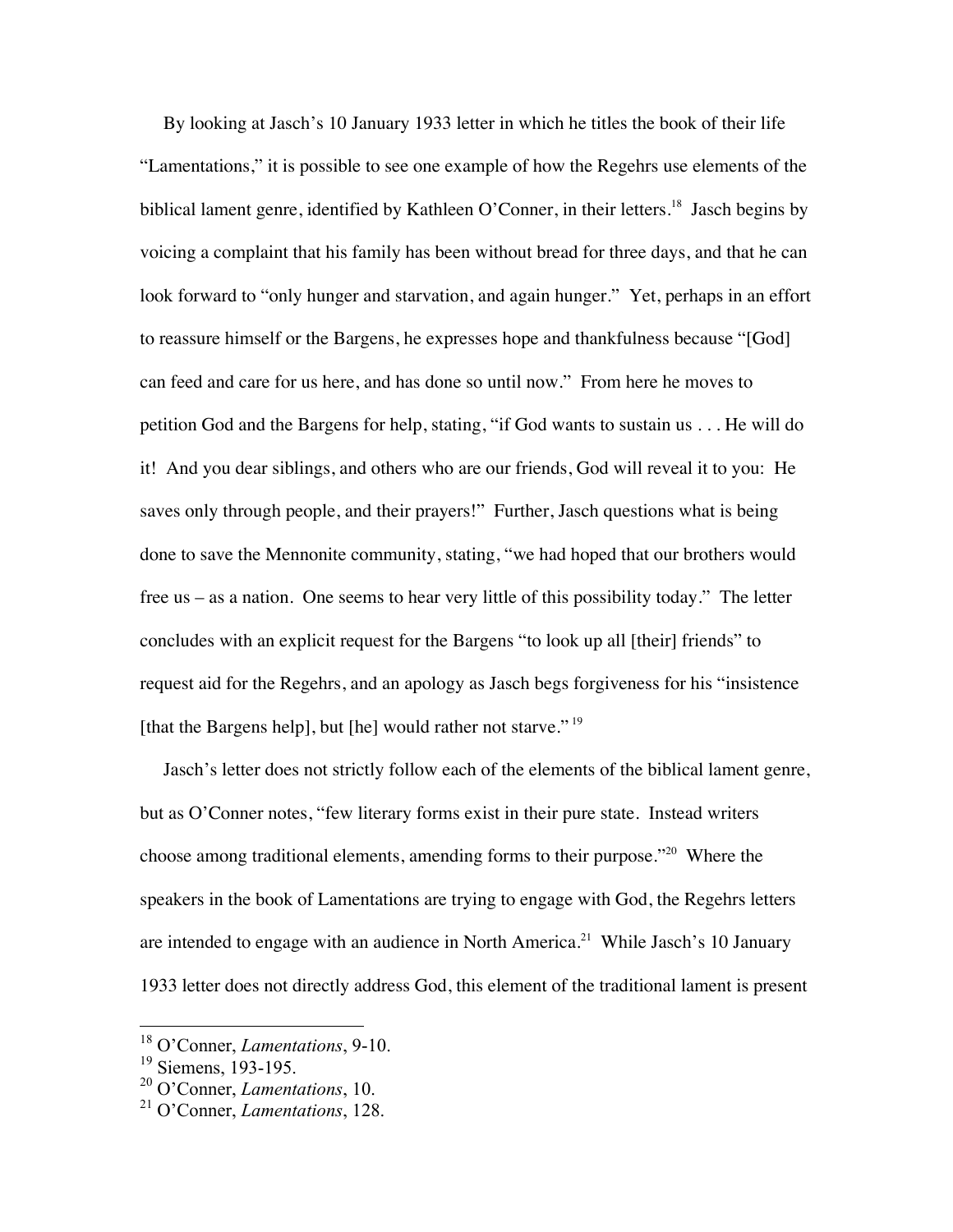in other letters. In one from 8 July 1932, for instance, Maria pleads, "oh God, please touch other hearts and make them willing to help;"<sup>22</sup> in another, from 17 March 1933, Jasch writes, "oh God, make a way clear so our people can be saved."<sup>23</sup> In both contexts, however, the Regehrs call on God in the process of requesting aid from North America: Maria calls on God to "make [people] willing to help," while Jasch's plea comes in the context of a request for a relief organization to "erect some good kitchens" like those set up by the Mennonite Central Committee in Russia in the  $1920s$ <sup>24</sup>

 There is a note of self-criticism in Jasch's 10 January 1933 letter when he writes, "the only thing we often lack is the faith, and deep confidence and trust."<sup>25</sup> The idea that the Regehrs are to blame for their own suffering comes up in a number of their letters. In April 1933, Maria writes that God has allowed her father and brother to die, yet she claims that "it is not [God's] will! But our trespasses and sins are the reason!"26 Again in May 1933, Maria asks, "should there not be one righteous person among all these exiles so that the dear Lord would save them for his sake?"<sup>27</sup> While these examples suggest that it is both the sins of the Regehr family specifically, and the sins of the Mennonite community, more generally, that has led to their suffering, in both cases Maria appears to use these self-accusations as a way to question why God is neglecting the Mennonite community. This comes across most explicitly in the May 1933 letter, as Maria questions why their "house friend," Johann Toews had to "give up his life" when he "prayed and believed God would grant him a reunion with his loved ones," and why her husband "has

 $22$  Siemens, 162.

 $23$  Siemens, 202.

<sup>&</sup>lt;sup>24</sup> Marr, "Mennonite Identity," 47.

 $25$  Siemens, 193.

 $26$  Siemens, 221.

 $27$  Siemens, 240.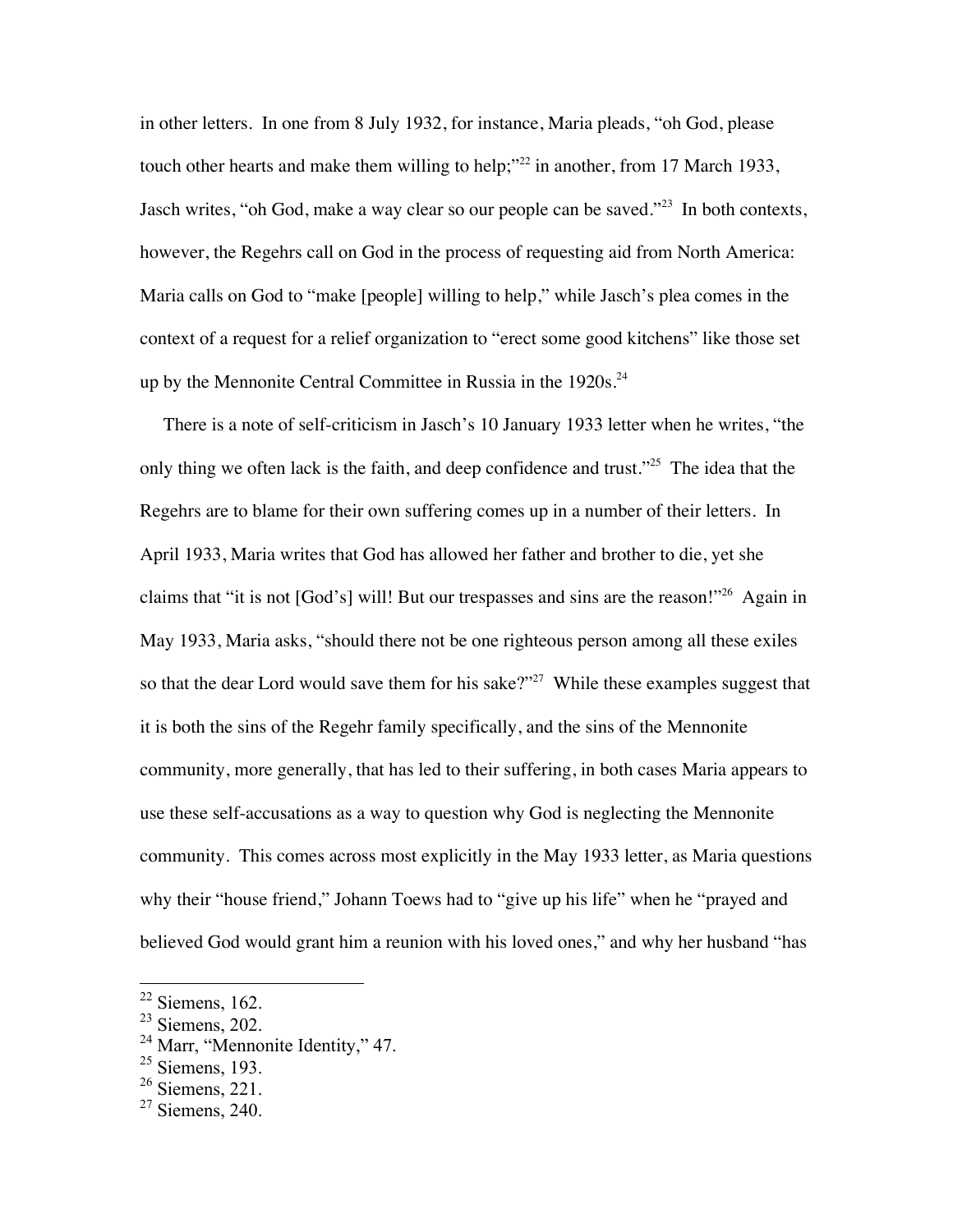to be so ill, with such terrible pains in his legs," saying "how difficult it is to understand the ways of God!"<sup>28</sup>

 While it is impossible to know if the Regehrs believed that their sins were the reason for their suffering, or whether they expected their audience to respond charitably to their self-accusations, this movement from accepting blame for their situation because of their sins, to an accusation towards God reflects the movement of the first chapter of Lamentations.<sup>29</sup> O'Conner explains that the author of this chapter moves from accepting the "justice of prophetic judgement" against Jerusalem, to "anger against God for unjust, excessive punishment."<sup>30</sup> Similarly, Old Testament scholar, Walter Brueggmann, suggests that the penitent position in this lament is simply preparation for a petition for God to restore the Jewish population from exile. He continues, saying the lament in this context is a refusal to "collud[e] silence with God, who is either the perpetrator of pain or at least the negligent permitter of such pain."<sup>31</sup> Rather than simply accepting their circumstances as divine will or judgement from God, the Regehrs, in this context, may be calling for and expecting change.

 The Regehrs' use of the biblical form of lament seems appropriate given the parallels between the Regehrs situation and that of the Jewish people in Lamentations. The book of Lamentations was written following the Babylonian invasion of Jerusalem in 587 B.C.E. that destroyed the city and sent many Jews into exile.<sup>32</sup> The Regehr letters are,

 <sup>28</sup> Siemens, 240.

 $^{29}$  Kathleen O'Conner, "Voices Arguing About Meaning," in Nancy C. Lee, Carleen Mandolfo, eds., *Lamentation in Ancient and Contemporary Cultural Contexts* (Atlanta: Society of Biblical Literature, 2008), 40.

 $30$  O' Conner, "Voices," 40.

<sup>&</sup>lt;sup>31</sup> Brueggmann, "Lament," 225.

<sup>32</sup> O'Conner, "Voices," 27-28.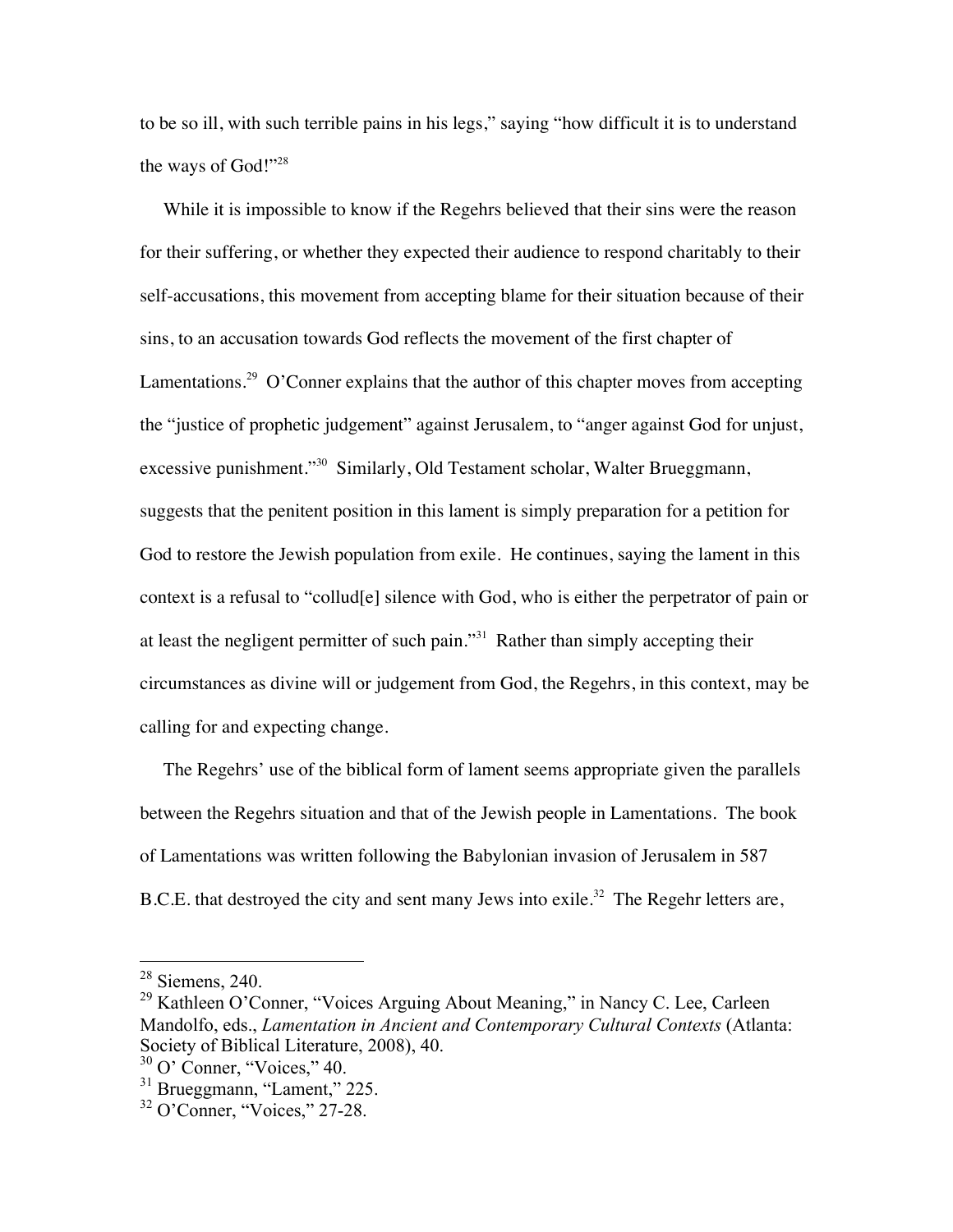similarly, written following the destruction of many Mennonite communities in the USSR through collectivization and purges that sent Mennonites into exile, both across the world and in Soviet work camps. And just as the communal voice of the personified city of Jerusalem in Lamentations 5 draws attention to the Jewish community's humiliation at the hands of the Babylonians, $33$  the Regehrs write that they exist "to be the laughingstocks" and objects of derision for the Communists."<sup>34</sup>

 The fact that Lamentations features interchange between the voice of a narrator and the voice of the personified city of Jerusalem, representing the larger Jewish community, $35$  also draws interesting connections to the Regehr letters, which feature interchange between personal pleas for help and pleas for the entire Mennonite community in the USSR. The Regehrs accomplish this interchange, in part, by making comparisons between the situation that the Mennonites face in the Soviet Union and that of the Jewish people following the Babylonian invasion in Lamentations, but also by drawing connections to the Israelites enslaved in Egypt in the book of Exodus. Jasch references Exodus in his 11 May 1932 letter when he questions "why does not a Moses reveal himself here?"<sup>36</sup> This plea is found in many of the Regehrs' letters, which are often punctuated with exclamations for God to "raise up a Moses,"37 or for Moses to "come out" and act as a "deliverer."38 By connecting their situation to that of the

<sup>&</sup>lt;sup>33</sup> Robert Williamson Jr., "Lament and the Arts of Resistance: Public and Hidden Transcripts in Lamentations 5," in Nancy C. Lee, Carleen Mandolfo, eds., *Lamentation in Ancient and Contemporary Cultural Contexts* (Atlanta: Society of Biblical Literature, 2008), 72.

<sup>34</sup> Siemens, 181.

<sup>35</sup> O'Conner, "Voices," 24.

 $36$  Siemens, 139.

 $37$  Siemens, 163.

<sup>38</sup> Siemens, 226.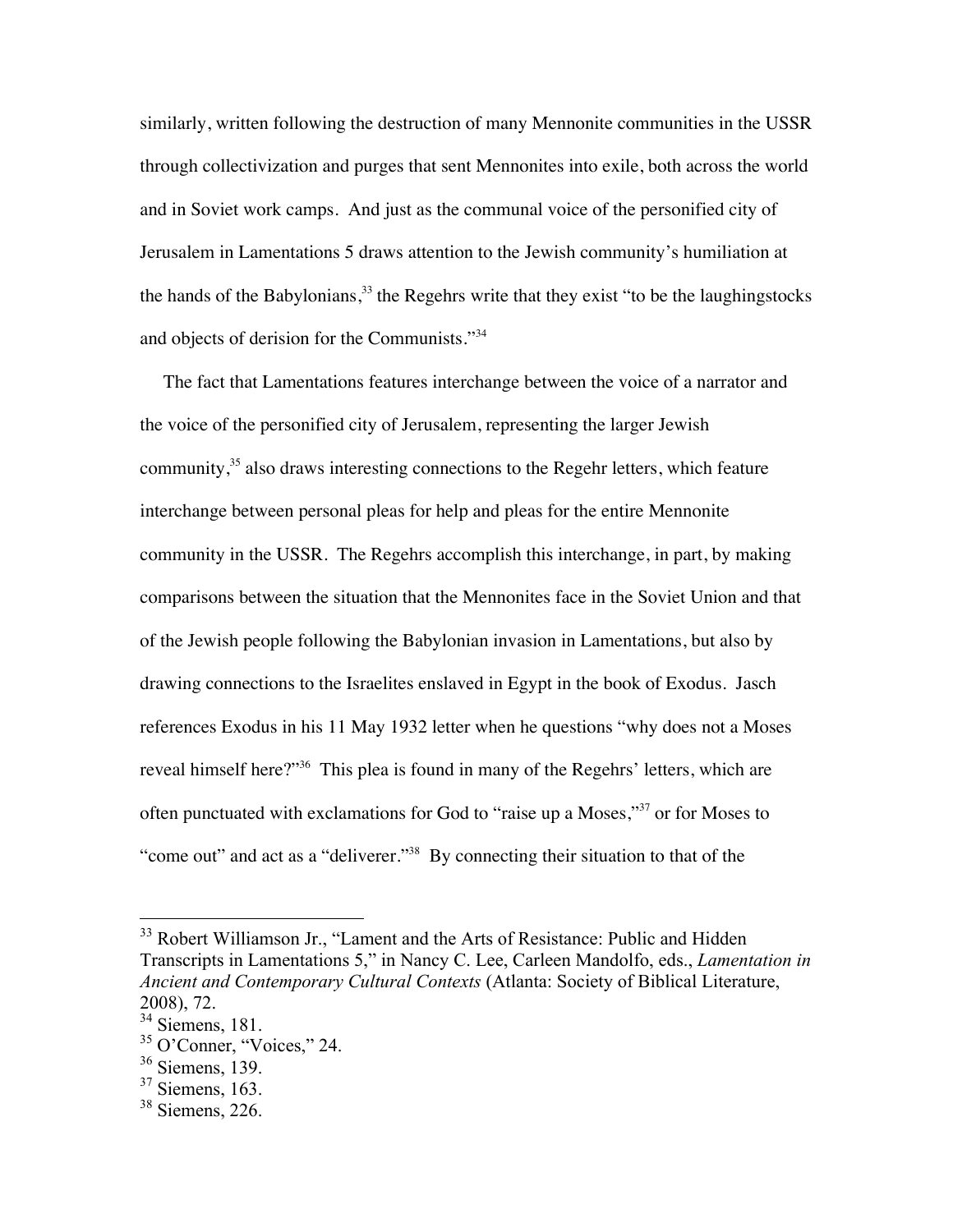Israelites in Exodus, the Regehrs express their suffering through an easily recognizable biblical narrative that encourages their readers to identify with them as part of the same Mennonite community. In this way, the Regehrs use a form of lament like that of the Israelites in Exodus which acts as a form of protest to God against their slavery, and as a way to speak about shared community "catastrophe [that] enables them to take steps out of the isolation that intense suffering produces."39 Through this, the Regehrs encourage the Mennonite community to share in their suffering, which belongs to all Mennonites, by sending material support.

 In a particularly heartbreaking letter from fall, 1933, which turns out to be his last to the Bargens before his death, Jasch writes, "my days are nearing the end. What will my family do then? I put them totally on your heart. Use this letter as a call to many hearts."<sup>40</sup> Jasch's instruction that the Bargen family should use his letter "as a call for help to many hearts" may indicate that he wanted the Bargens to publish his letter in a church newspaper. The publication of their letters is first referenced in a May 1932 letter in which the Regehrs seem to be replying to a Bargen request, saying, "you are welcome to publish, in the newspapers, the letters we wrote you describing our situation here. After all . . . things are actually worse than we can describe."<sup>41</sup> Publication comes up again in early-1933 when Jasch informs the Bargens that they have received a letter and money from someone who saw a letter from his daughter, Tina, in a "church paper, the *Bundesbote*."42 In *Czars, Soviets and Mennonites*, John B. Toews notes that many Mennonites wrote to Mennonite church newspapers such as *Der Bote* and *Die* 

 <sup>39</sup> Brueggmann, "Lament," 222; O'Conner, "Voices," 31.

 $40$  Siemens, 275.

 $41$  Siemens, 138.

 $42$  Siemens, 256.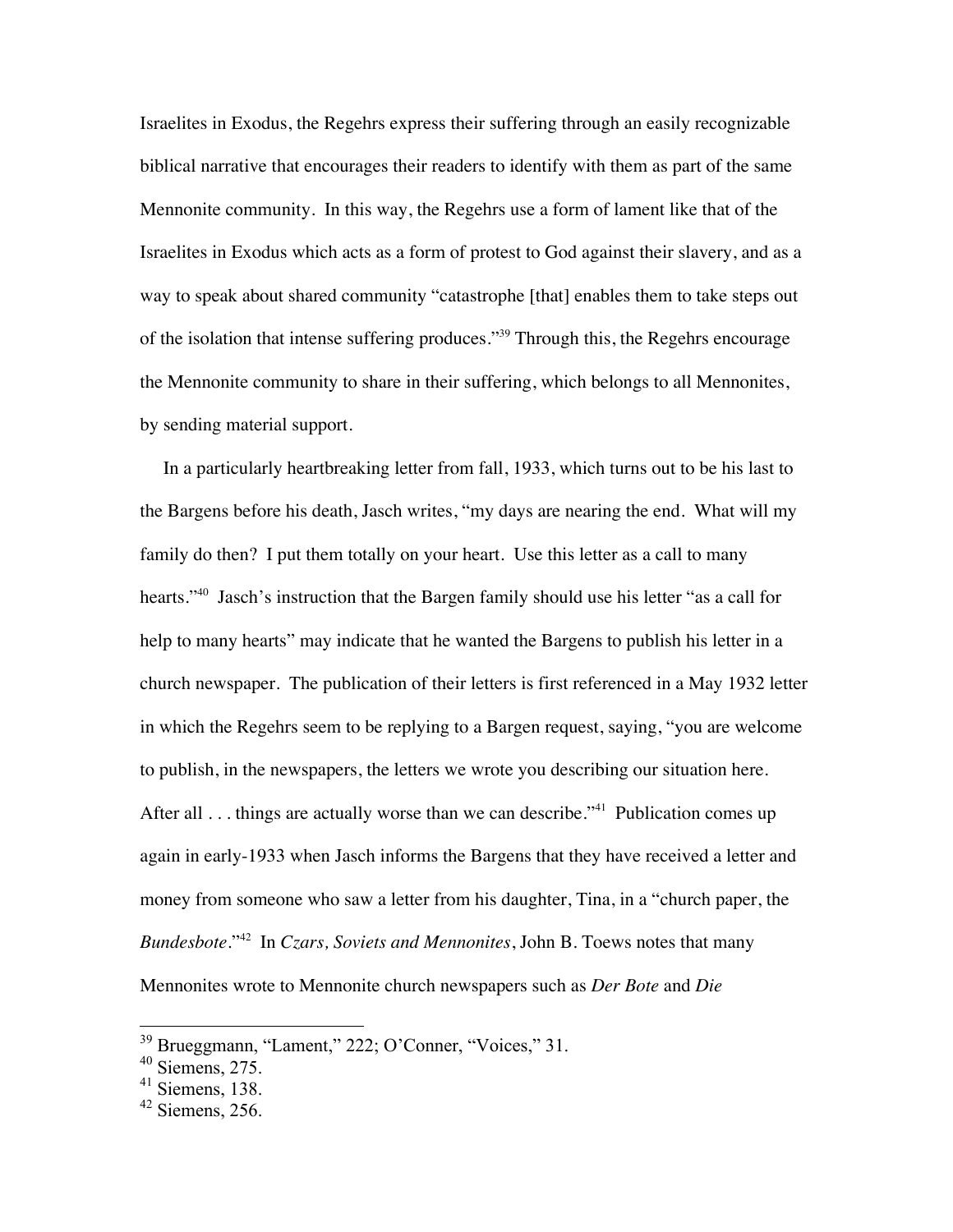*Mennonitische Rundschau* in order to "inform the larger Mennonite constituency of the plight of their coreligionists in Russia."43 Other Mennonites wrote to Benjamin H. Unruh, a Russian-born Mennonite leader living in Germany, who published excerpts of many letters in newspapers that explained the circumstances of Mennonites in the Soviet Union to the Mennonite community that was now spread throughout the world.<sup>44</sup>

 The practice of Mennonites aiding their co-religionists in other parts of the world was not unique to the Regehrs or this period of the 1930s. The Mennonite Central Committee (MCC), a charitable organization, was founded in 1920 as a way for North American Mennonites to aid Mennonites suffering through famine and revolution in the Soviet Union.<sup>45</sup> Though the MCC did not operate any relief kitchens in the USSR during the 1930s, the Regehrs refer to a number of packages received from the "Board," which traveled through Moscow "from that party in Germany," who Ruth Derksen Siemens suggests is the MCC.<sup>46</sup> Although it is unclear how the Regehr letters travel to North America from the Soviet Gulags, as letters could only be mailed within the Soviet Union,<sup>47</sup> by the 1930s, Mennonites communities throughout the world had established some form of support and communication network. Many of the letters sent to B.H. Unruh survive, displaying a variety of Mennonite voices centered on the common theme of suffering in Soviet Union.<sup>48</sup> Just as Kathleen O'Conner describes Lamentations as a book of "stunning, intermingling, and clashing testimonies by survivors of [Jerusalem's]

 <sup>43</sup> Toews, *Czars*, 152.

<sup>44</sup> Toews, *Czars*, 152.

<sup>&</sup>lt;sup>45</sup> Marr, "Mennonite Identity," 47.

<sup>46</sup> Siemens, 273-274.

 $47$  Siemens, 27.

<sup>&</sup>lt;sup>48</sup> Excerpts of some of these letters can be found in "Forced Collectivization and Exile," in Toews, *Czars*, 151-162.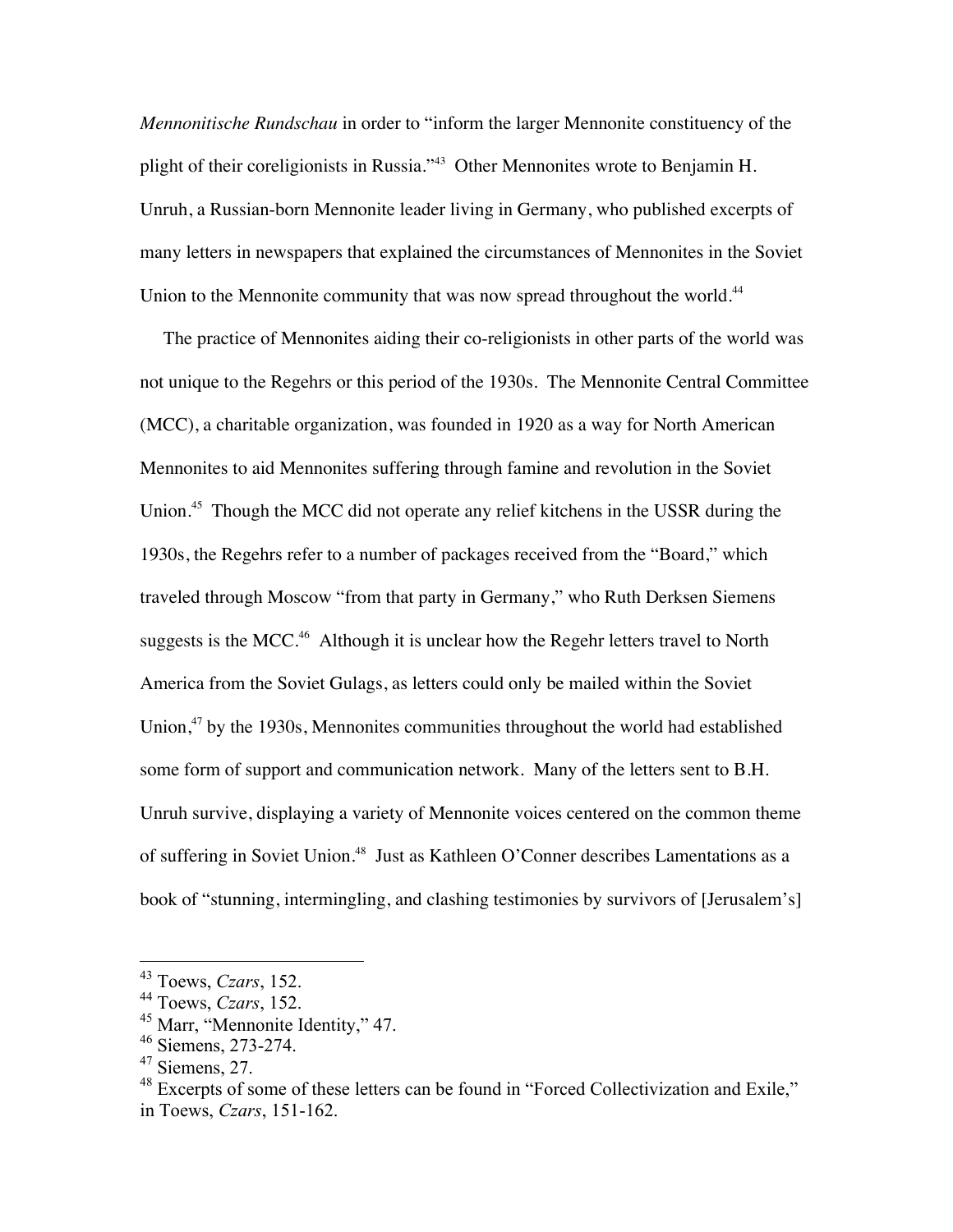fall [where] each voice presents a limited view of the suffering that belongs to whole community," the Regehr letters represent a limited view of the suffering of the Mennonite community in the USSR.<sup>49</sup> Through their letters, the Regehr aim to share their burden with the wider Mennonite community, and in this way, their lamentations, like those in the book of Lamentations, are acts of survival. $50$ 

 Of course, as Anne Applebaum notes in her chapter on survival strategies in *Gulag: A History*, "the whole subject of who survived—and why they survived— must . . . be approached very carefully [because] any one them might have had reason to conceal aspects of their biographies from their readers."<sup>51</sup> The fact that the Regehrs were just one of many families writing to friends, family, and community requesting aid means that the "intermingling and clashing testimonies"<sup>52</sup> from the Soviet Union that represented Mennonite suffering to the larger Mennonite community may also have represented competition among Mennonites in the USSR for community resources. In a letter from 14 September 1933, Maria informs the Bargens about H. Friesen, who she says, "always has money. [Yet] he claims he starves more than others. He writes to all the countries that he has the poorest family and they are the most needy."53 Maria may just be expressing her frustration to a sympathetic audience, but by accusing H. Friesen of dishonesty, she may also be working to ensure that her own requests for aid are met first. Jasch displays this competition for aid in another letter that asks the Bargens to "mention us separately and not just on a list with [other Mennonites]" when sending letters asking

 <sup>49</sup> O'Conner, "Voices," 28.

<sup>50</sup> Tod Linafelt, *Surviving Lamentations: Catastrophe, Lament, and Protest in the Afterlife of a Biblical Book* (Chicago: University of Chicago Press, 2000), 43. <sup>51</sup> Anne Applebaum, *Gulag: A History* (New York: Doubleday, 2003), 346-347.

<sup>52</sup> O'Conner, "Voices," 28.

 $53$  Siemens, 271.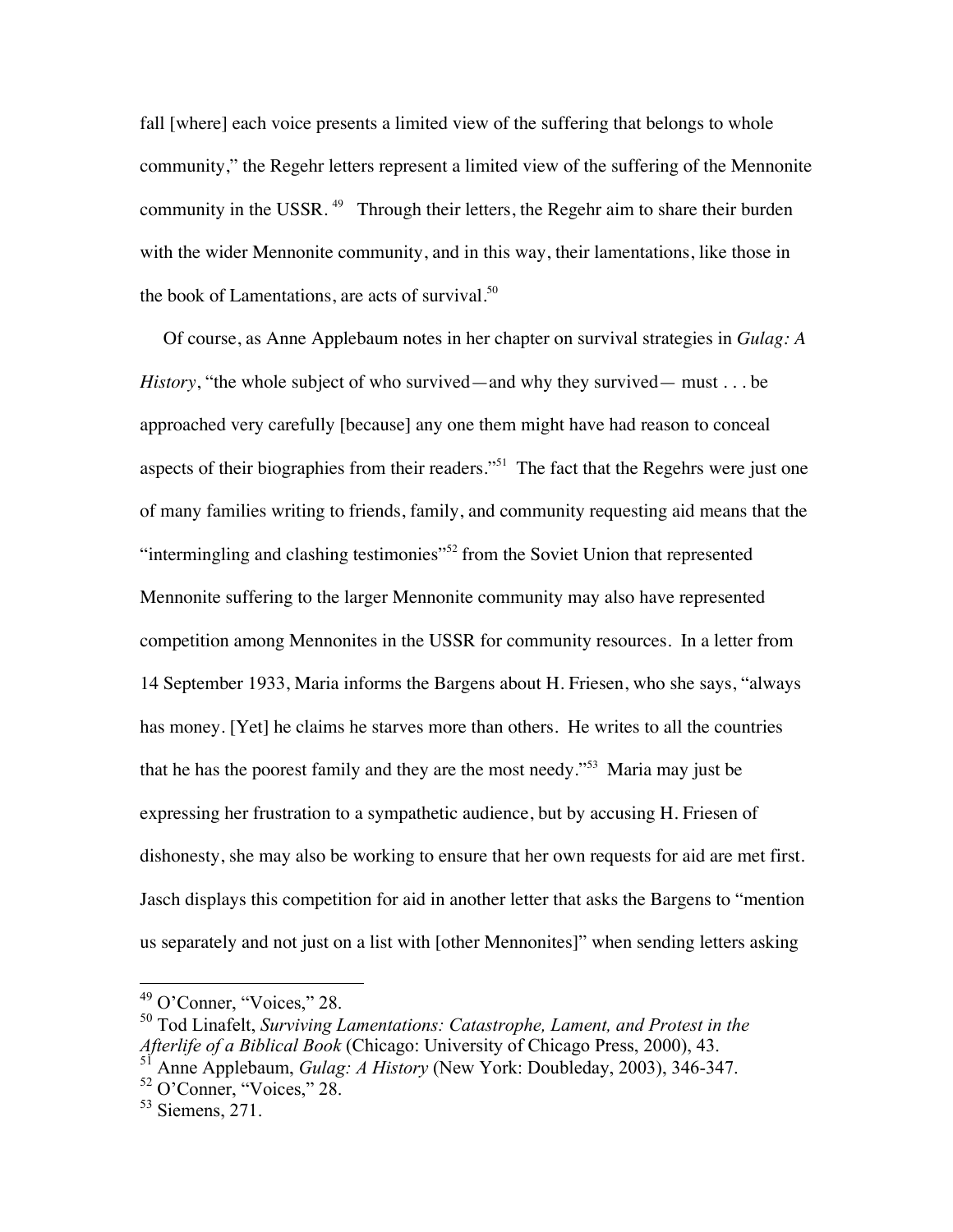for help for the Regehrs. Jasch continues, "we think that . . . those in exile should have the priority," presumably over those Mennonites that remain in their villages, and adds that the H. Friesens "are being sent a lot, and always in money."54

 The Regehrs' letters often mention the various families who have supported them by sending money or supplies,<sup>55</sup> but they also ask about those who have forgotten them. At times the Regehrs ask why the Bargens are not writing to them very often;<sup>56</sup> in another instance they state more generally that they have "a thousand friends in good times, but very, very few in bad times."57 The Regehrs are especially disappointed in the Peter Bargen family (this is a different family from the Bargens, Franz and Liese, that the Regehr letters are addressed to), who emigrated from the Soviet Union and settled in Canada. In a letter from 1932, Jasch writes, "we are very surprised that [the Peter Bargens] do not maintain contact with us, especially when we remember what we did for them during the famine  $\dots$ . They have forgotten what it is like to starve."<sup>58</sup> In another letter, from April 1933, Maria complains about the Peter Bargen family, saying, "they never write letters to us anymore – and then he wants to be our intercessor?"<sup>59</sup> Clearly, the Regehrs are unhappy that a family that they apparently helped during a famine in the Soviet Union will not help them when they need it. While it is difficult to define the emotional tenor of Maria's comment about Peter Bargen acting as their "intercessor," it

 <sup>54</sup> Siemens, 241.

<sup>55</sup> Lists of these families can be found in Siemens, 147, 167, 234.

<sup>&</sup>lt;sup>56</sup> In a letter from 16 April 1933, for example, the Regehrs ask the Bargens, "have you forgotten us entirely?" Siemens, 220.

 $57$  Siemens, 172.

<sup>58</sup> Siemens, 172.

 $59$  Siemens, 212.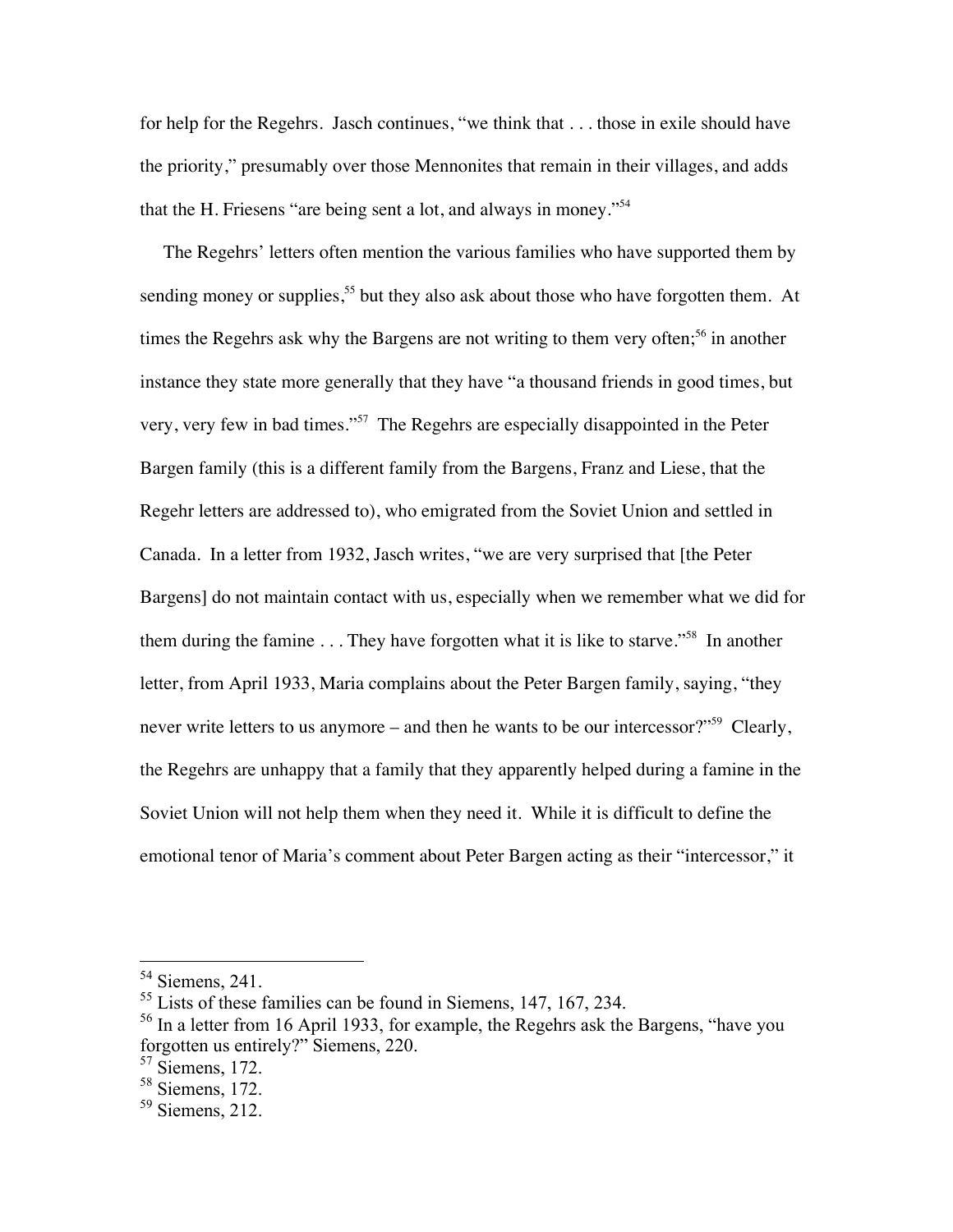nevertheless suggests that Maria does not see value in prayer if it is not supported by action.

 The Regehrs recognize their tenuous position: they continually worry that the Bargens will tire of their begging, but to lose their support could mean starvation. In one letter from 3 March 1933, Jasch writes, "our hearts bleeds that we come to you as beggars," but without help from God and the Bargens, they would not have "strength for the future."<sup>60</sup> In another, from August 1933, Maria tells the Bargens that the Regehrs "always pray that the people overseas [will] not get tired of helping the helpless ones here in Russia."<sup>61</sup> To encourage the Bargens, and others, to continue to send aid, the Regehr letters often speak of the ways God will reward those who have provided for them, both in heaven and on Earth. In Maria's August 1933 letter, for instance, she tells the Bargens that "[God] will reward you richly even here [on Earth] – and how much more in eternity.<sup> $562$ </sup> She continues, saying "how wonderful it will be when you hear the words as given in Matthew 25:34-40."<sup>63</sup> Additionally, they remind the Bargens that they need support so that they "may represent the [Mennonite] people as a people of honour."64 The implication is that without support, the Regehrs may lose strength and resort to dishonest actions to survive that will not just shame their family, but also shame the entire Mennonite community.

 $60$  Siemens, 196.

 $<sup>61</sup>$  Siemens, 263.</sup>

 $62$  Siemens, 263.

 $63$  "Then the King will say to those on his right, 'Come, you who are blessed by my Father; take your inheritance, the kingdom prepared for you since the creation of the world . . . Truly I tell you, whatever you did for one of the least of these brothers and sisters of mine, you did for me.'" These verses from Matthew are referenced numerous times throughout the Regehr letters. For examples, see Siemens, 141, 145, 263. <sup>64</sup> Siemens, 197